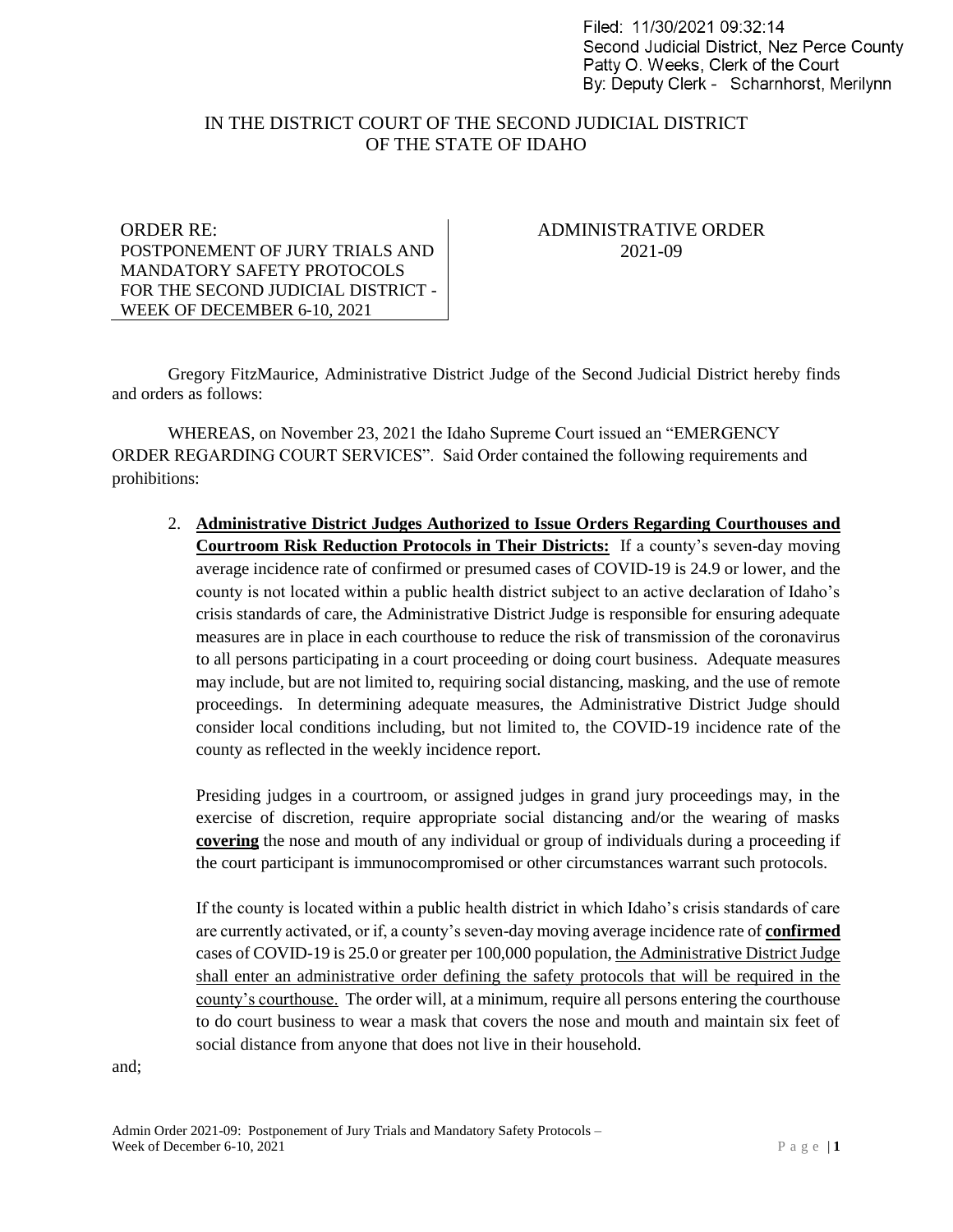- 7. Jury Trial Postponements: Jury proceedings, including jury trials, and grand jury proceedings, may commence anytime during a calendar week unless:
	- a. the county in which the jury trial is to be held is located in a public health district in which Idaho's crisis standards of care are activated; or
	- b. the Administrative District Judge has determined that the County in which the prospective juror has been summoned to attend court has seven-day moving average incidence rate of confirmed or presumed cases of COVID-19 of 25.0 or greater per 100,000 population as reflected on the cases by County page ofthe Idaho Department of Health and Welfare's COVID-19 Data Dashboard available at https://public.tableau.com/app/profile/idaho.division.of.public.health/viz/DPHIda

and;

8. Other Postponements Authorized by Administrative District Judge: Notwithstanding the conditions set forth in paragraph 7, an Administrative District Judge may, in the exercise of discretion, enter an order **prohibiting** the commencement of jury trials or the empanelment of a grand jury in a county where there are circumstances beyond the previously published incidence rates which pose a substantial increase in the health or safety risks to participants. Such an order shall be in writing and contain the factual basis for determination and shall upon entry be submitted via email to the Administrative Office of the Courts.

and;

WHEREAS, the seven-day moving average incidence rate of confirmed or presumed cases of COVID-19 in Lewis County for Saturday, 11/27/2021, 40.9

and;

WHEREAS, in addition to the seven-day moving average and in accordance with paragraph number 8, the five counties in the Second Judicial District are very closely interlinked. Many of our rural counties have very low vaccination rates including some of the lowest in the state. Three of our four rural hospitals in the Second District feed directly to Kootenai Health in Kootenai County. With crisis standards of care still active in the panhandle, the Second District will continue to monitor our rural hospitals dealing with staffing shortages. If we become unable to transfer patients to Kootenai Health due to capacity issues, we may be forced to take further actions to restrict jury trials.

1T IS HEREBY ORDERED as follows:

hoCOVID-19Dashboard/Home

1. Jury Trials in Lewis County are suspended for the week of December 6—10, 2021.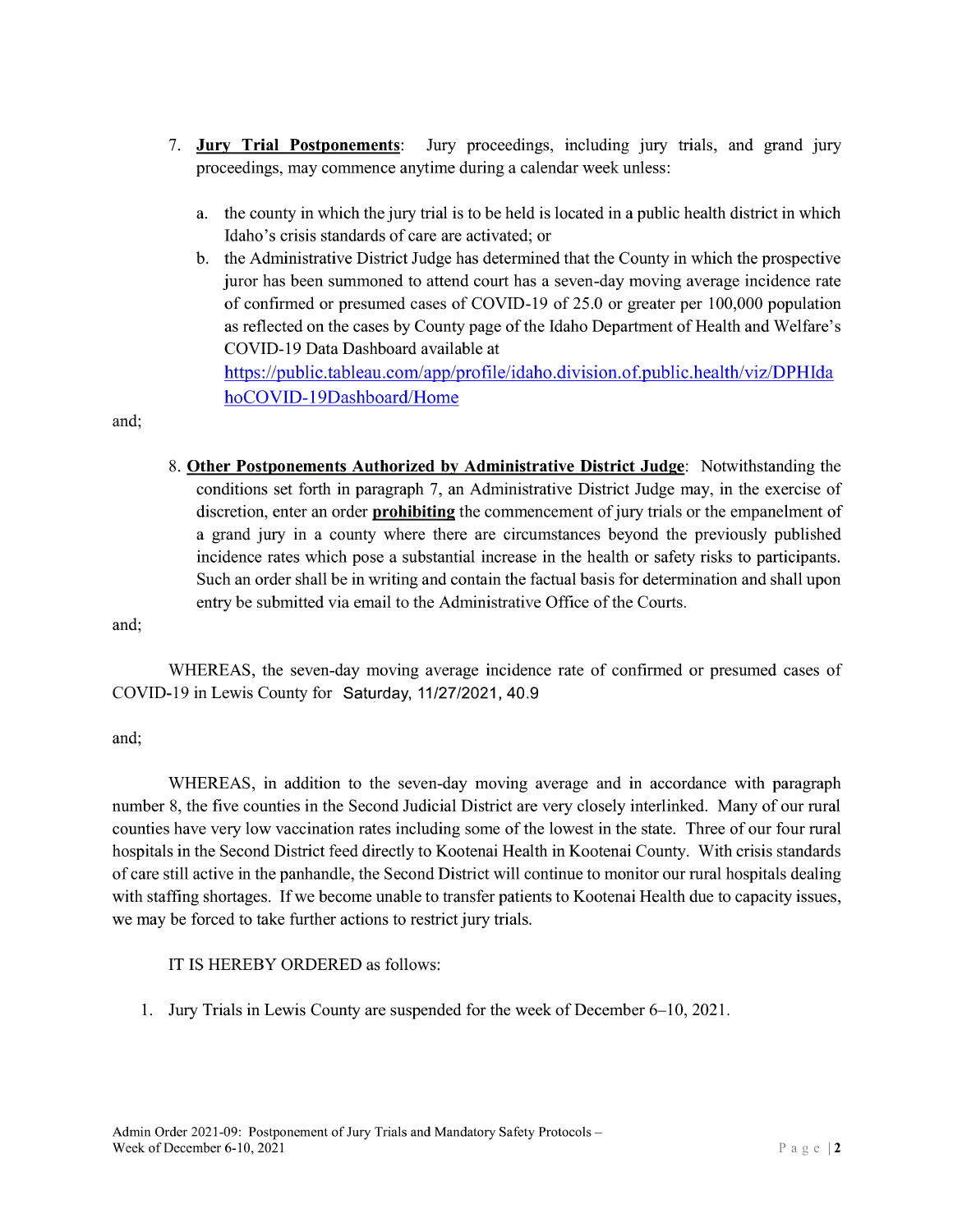2. Unless otherwise directed by the Administrative District Judge, the assigned judges have the discretion to hold proceedings/sentencings in person or remotely, i.e. with all participants utilizing remoted technologies.

1T IS FURTHER ORDERED that all persons entering the Lewis County court operations area to do court business shall be subject to and maintain the following protocols:

- 3. A11 persons are required to wear mask while in the Lewis County court operations areas on court business.
- 4. All persons, not of the same household, must observe a minimum of six feet of social distancing from other persons.

1T IS FURTHER ORDERED that all persons entering county court operations areas in the Second Judicial District not under COVID-19 restrictions are instructed to follow the guidance as listed below:

- a. Anyone entering the Latah County court operations areas to do court business are required to wear a facemask and encouraged to practice social distancing;
- b. Anyone entering county operation areas to do court business other than in Latah County are encouraged to wear masks and practice social distancing, but not required.
- c. Anyone entering courtrooms, facemasks and social distancing are at the discretion of the presiding judge.
- d. Strongly advise individuals not to enter courtrooms or approach court services areas ifthey:
	- i. have been asked to self-isolate by any doctor, hospital, or health agency;
	- ii. have been diagnosed with, but have not yet recovered from COVlD-19; or
	- iii. are experiencing any signs or symptoms of illness including: fever, cough, shortness of breath or difficulty breathing, chills, repeated shaking with chills, muscle pain, headache, or new loss of taste or smell;

## This Order is to remain in effect until further order of the Administrative District Judge.

1T IS SO ORDERED.

**DATED** 11/30/2021 9:20:56 AM

Mauric

Honorable Gregory FitzMaurice Administrative District Judge Second Judicial District